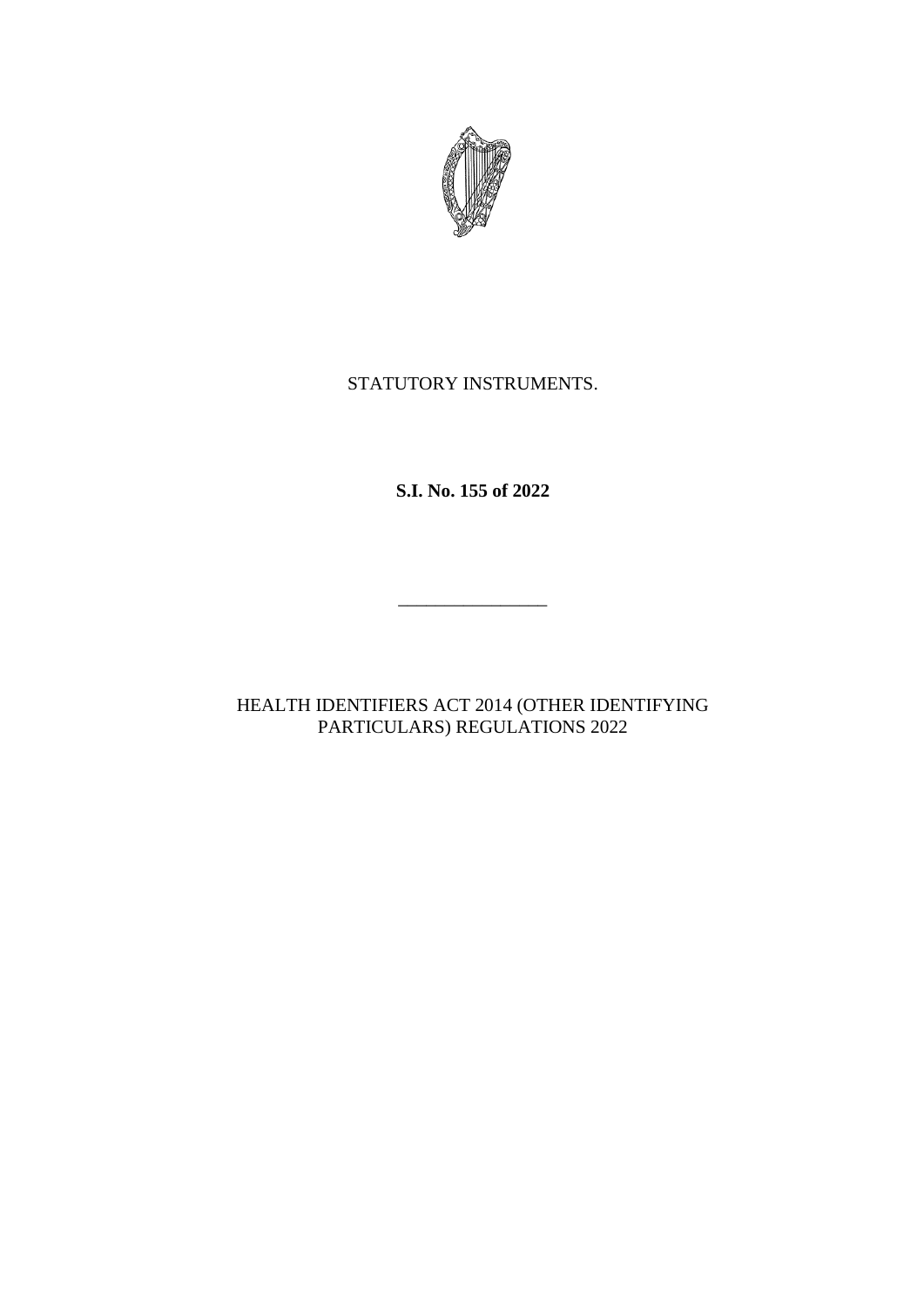### S.I. No. 155 of 2022

#### HEALTH IDENTIFIERS ACT 2014 (OTHER IDENTIFYING PARTICULARS) REGULATIONS 2022

I, STEPHEN DONNELLY, Minister for Health, in exercise of the powers conferred on me by section 3(8)(b) of the Health Identifiers Act 2014 (No. 15 of 2014), after consultation with the Data Protection Commission, hereby make the following regulations:

1. These Regulations may be cited as the Health Identifiers Act 2014 (Other Identifying Particulars) Regulations 2022.

2. These Regulations shall come into operation on the 31st day of March 2022.

3. Each of the following particulars is hereby prescribed for the purpose of paragraph (n) of the definition of "other identifying particulars" in section  $2(1)$ of the Health Identifiers Act 2014 (No. 15 of  $2014$ ) –

- (*a*) middle name(s),
- (*b*) address(es),
- (*c*) postcode(s)/Eircode(s),
- (*d*) mobile phone number(s),
- (*e*) other phone number(s),
- (*f*) email address(es),
- (*g*) medical card number(s) and other health scheme card number(s) held by health service providers,
- (*h*) medical record numbers(s) held by health service providers, and
- (*i*) unique system identifier(s) held by health service providers.

GIVEN under my Official Seal, 31 March, 2022.

STEPHEN DONNELLY, Minister for Health.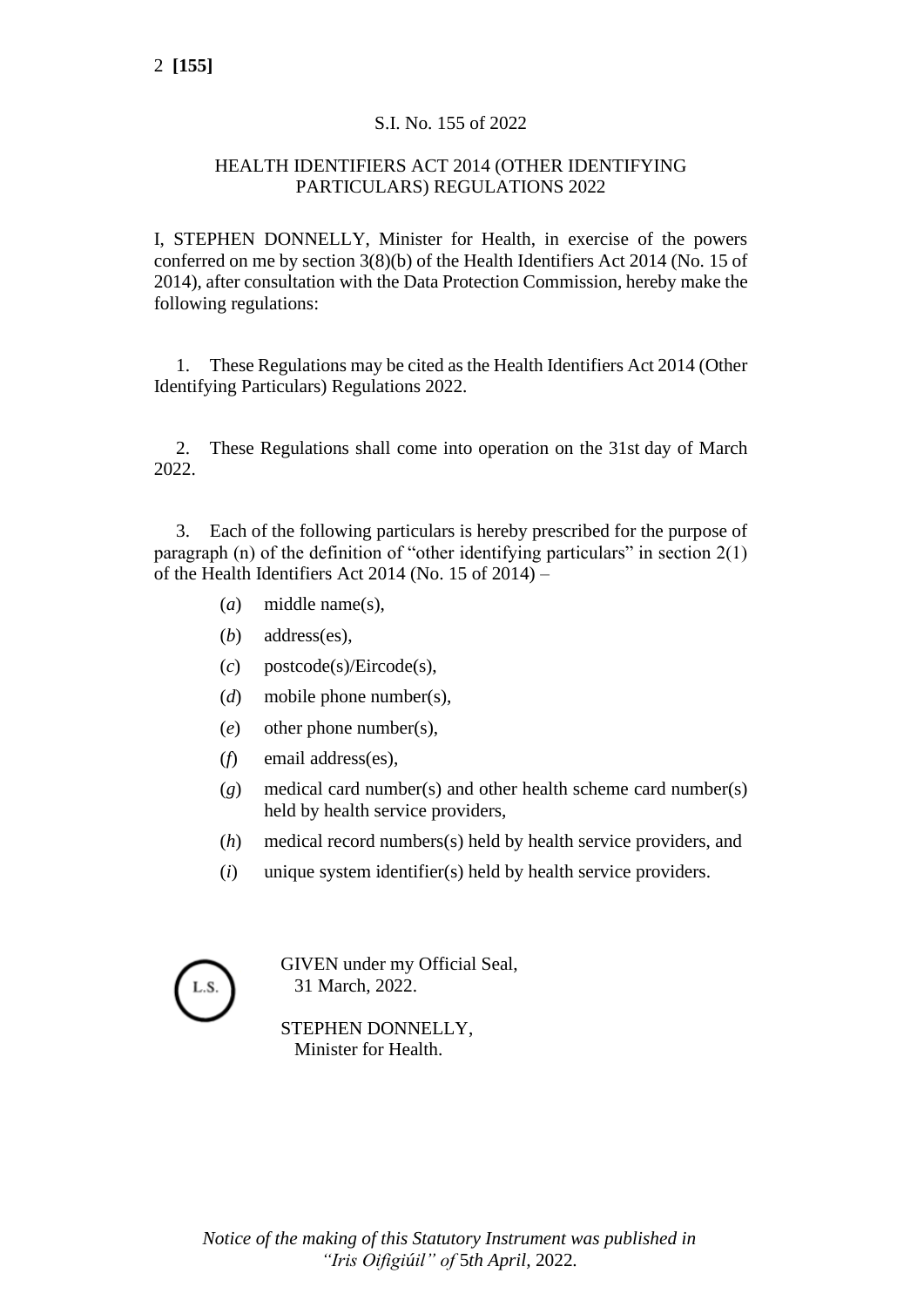#### EXPLANATORY NOTE

## (*This note is not part of the Instrument and does not purport to be a legal interpretation*)

These Regulations prescribe certain additional particulars for the purpose of "other identifying particulars" in section 2(1) of the Health Identifiers Act 2014 (No. 15 of 2014).